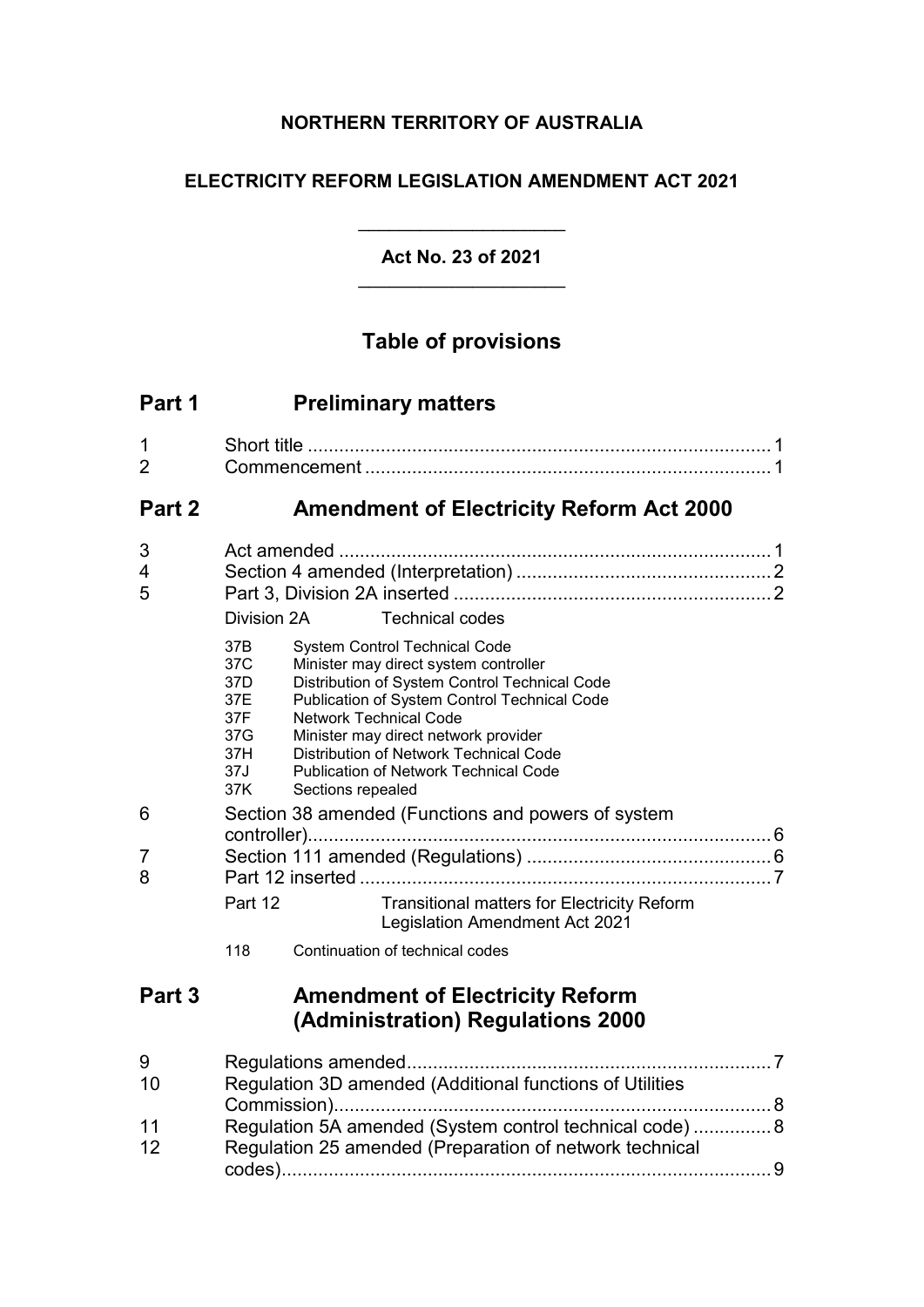# **Part 4 Amendment of Electricity Reform (System Control and Market Operator Functions Code) Regulations 2015**

| 13<br>14 | Schedule amended (System Control and Market Operator |    |
|----------|------------------------------------------------------|----|
| Part 5   | Repeal                                               |    |
| 15       |                                                      | 10 |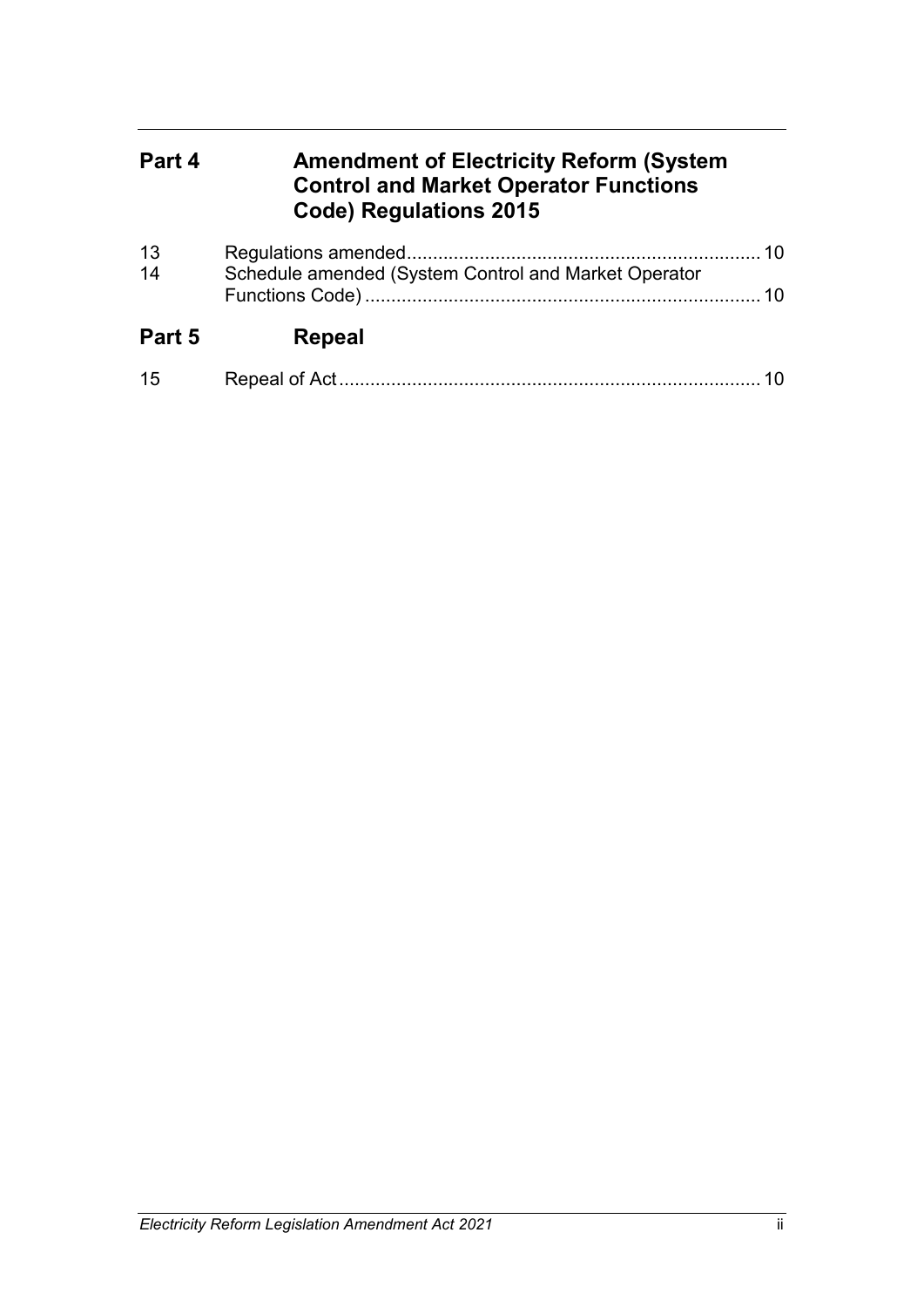

# **NORTHERN TERRITORY OF AUSTRALIA** \_\_\_\_\_\_\_\_\_\_\_\_\_\_\_\_\_\_\_\_

### **Act No. 23 of 2021** \_\_\_\_\_\_\_\_\_\_\_\_\_\_\_\_\_\_\_\_

An Act to amend the *Electricity Reform Act 2000*, the *Electricity Reform (Administration) Regulations 2000* and the *Electricity Reform (System Control and Market Operator Functions Code) Regulations 2015*

> [*Assented to 18 November 2021*] [*Introduced 22 September 2021*]

#### **The Legislative Assembly of the Northern Territory enacts as follows:**

# **Part 1 Preliminary matters**

#### **1 Short title**

This Act may be cited as the *Electricity Reform Legislation Amendment Act 2021*.

#### **2 Commencement**

This Act commences on the day after the day on which the Administrator's assent to this Act is declared.

## **Part 2 Amendment of Electricity Reform Act 2000**

#### **3 Act amended**

This Part amends the *Electricity Reform Act 2000*.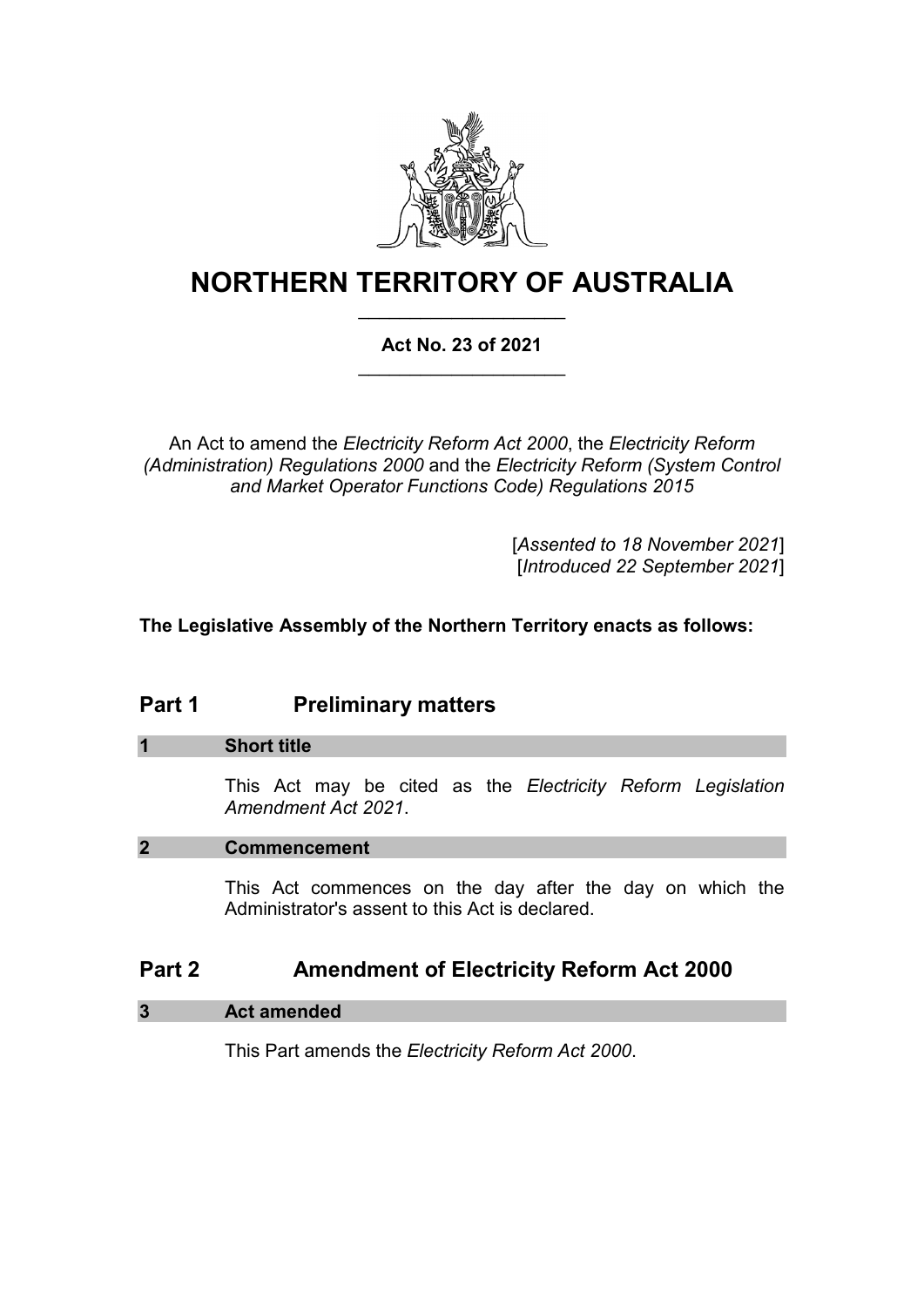| $\overline{\mathbf{4}}$ | <b>Section 4 amended (Interpretation)</b>                    |
|-------------------------|--------------------------------------------------------------|
| (1)                     | Section 4(1), definition Network Technical Code              |
|                         | omit                                                         |
|                         | prepared under section $111(2)(da)$                          |
|                         | insert                                                       |
|                         | made under section 37F                                       |
| (2)                     | Section 4(1), definition System Control Technical Code       |
|                         | omit                                                         |
|                         | , see section $38(1)$                                        |
|                         | insert                                                       |
|                         | means a system control technical code made under section 37B |
| 5                       | Part 3, Division 2A inserted                                 |
|                         | After section 37A                                            |
|                         | insert                                                       |

#### **Division 2A Technical codes**

#### **37B System Control Technical Code**

- (1) The following persons may make or amend a System Control Technical Code for a power system:
	- (a) the system controller;
	- (b) the Minister;
	- (c) any other person prescribed by regulation.
- (2) A System Control Technical Code, or an amendment to a System Control Technical Code, made by the system controller under subsection (1)(a) must be approved by the Utilities Commission.
- (3) Notice of the making of a System Control Technical Code, or an amendment to a System Control Technical Code, made by the Minister under subsection (1)(b) must be published in the *Gazette*.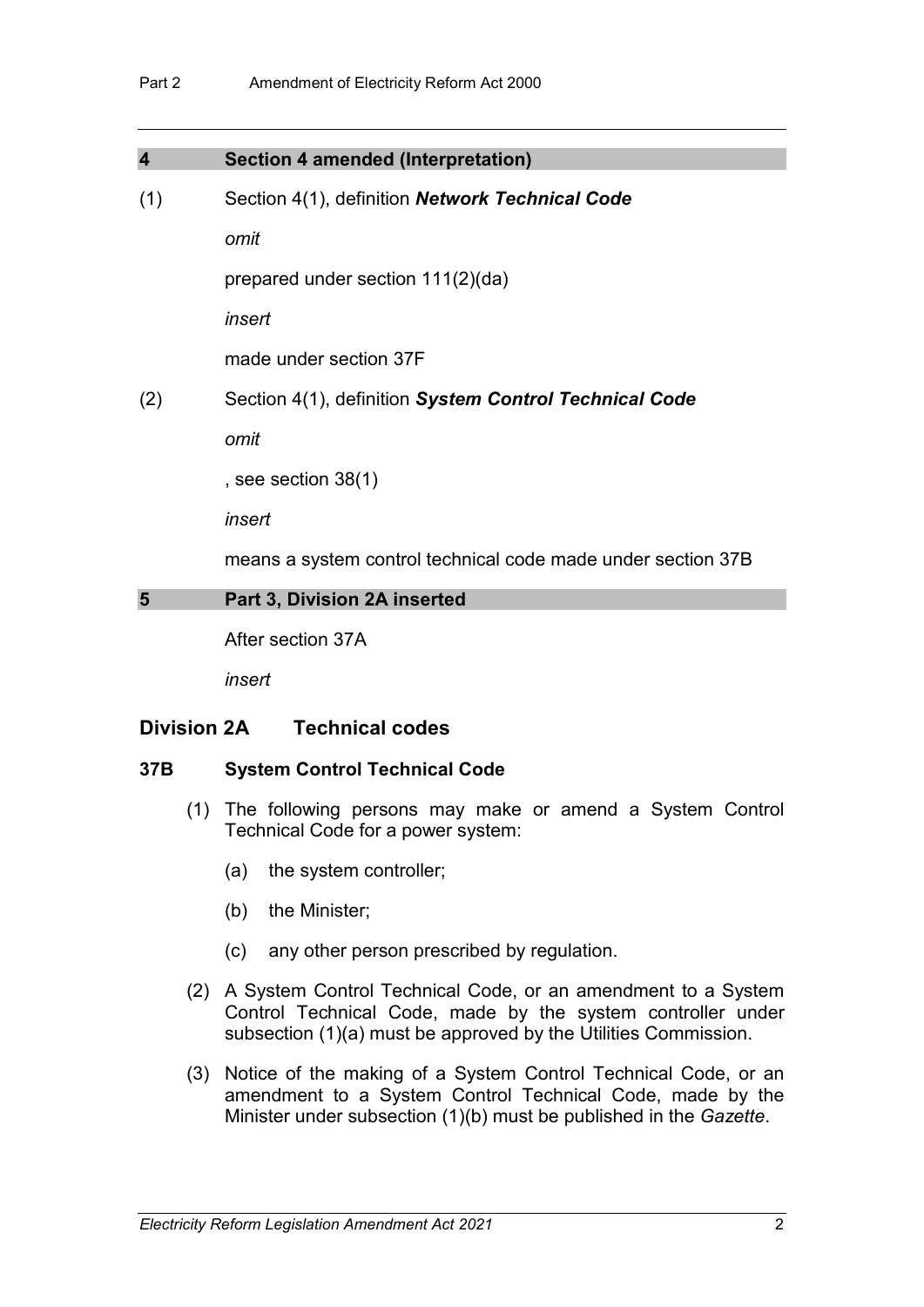(4) A person prescribed by regulation who makes or amends a System Control Technical Code under subsection 1(c) must comply with any requirements prescribed by regulation.

#### **37C Minister may direct system controller**

The Minister may direct the system controller to do either of the following:

- (a) prepare a System Control Technical Code or an amendment to a System Control Technical Code;
- (b) provide advice to the Minister in relation to a System Control Technical Code.

#### **37D Distribution of System Control Technical Code**

As soon as practicable after a System Control Technical Code is made or amended, a copy of the Code or amendment to the Code must be given to the following persons:

- (a) the Utilities Commission;
- (b) the AER;
- (c) if the Code is made or amended by a person other than the system controller – the system controller;
- (d) if the Code is made or amended by a person other than the Minister – the Minister;
- (e) if the Code is made or amended by a person other than a person prescribed by regulation – any other person prescribed by regulation.

#### **37E Publication of System Control Technical Code**

The system controller must:

- (a) publish a System Control Technical Code, as in force from time to time, on the system controller's website; and
- (b) make copies of the Code, as in force from time to time, available to the public for inspection.

#### **37F Network Technical Code**

- (1) The following people may make or amend a Network Technical Code for an electricity network:
	- (a) the network provider;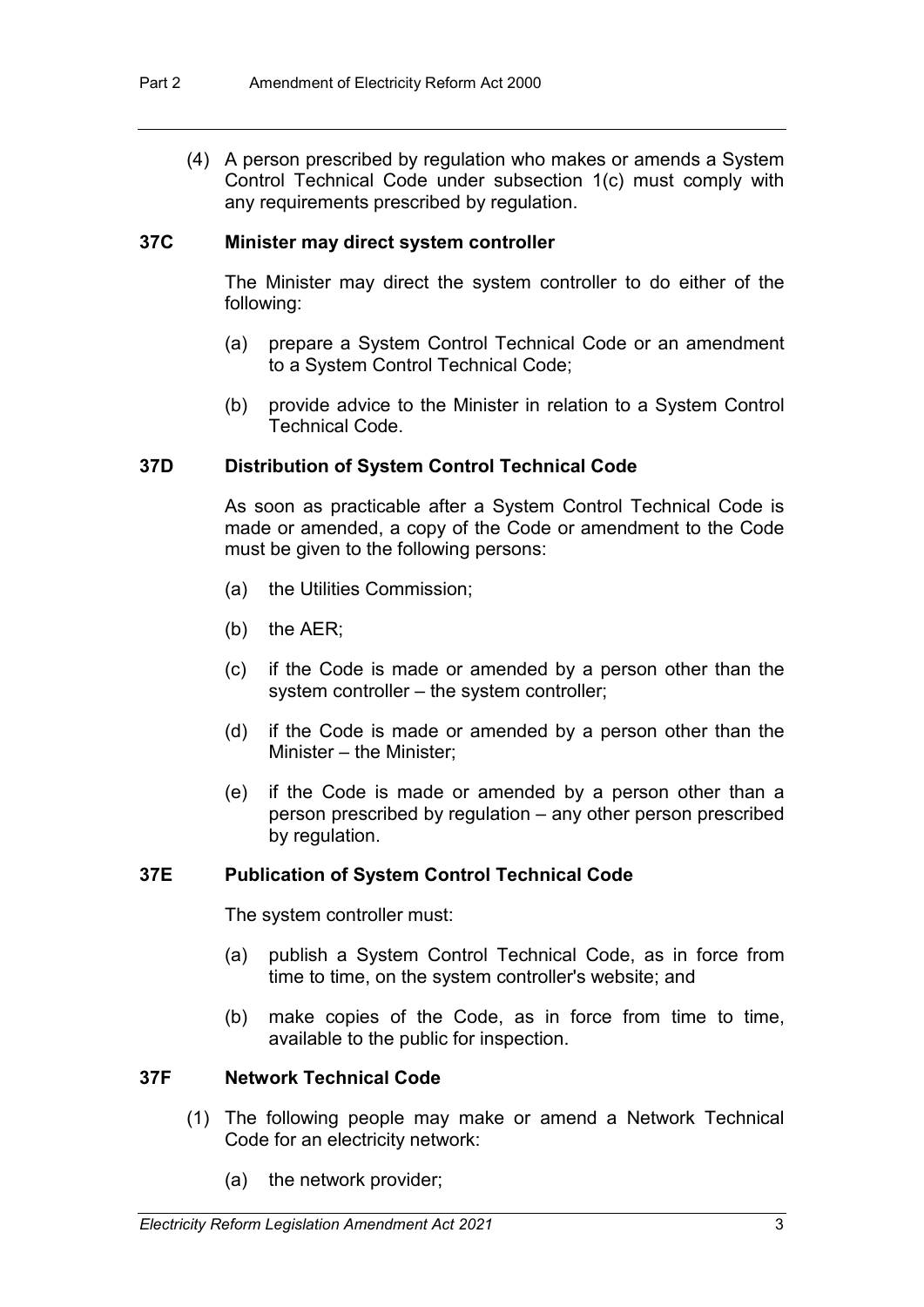- (b) the Minister;
- (c) any other person prescribed by regulation.
- (2) A Network Technical Code, or an amendment to a Network Technical Code, made by the network provider under subsection (1)(a) must be approved by the Utilities Commission.
- (3) Notice of the making of a Network Technical Code, or an amendment to a Network Technical Code, made by the Minister under subsection (1)(b) must be published in the *Gazette*.
- (4) A person prescribed by regulation who makes or amends a Network Technical Code under subsection 1(c) must comply with any requirements prescribed by regulation.

#### **37G Minister may direct network provider**

The Minister may direct the network provider to do either of the following:

- (a) prepare a Network Technical Code or an amendment to a Network Technical Code;
- (b) provide advice to the Minister in relation to a Network Technical Code.

#### **37H Distribution of Network Technical Code**

As soon as practicable after a Network Technical Code is made or amended, a copy of the Code or amendment to the Code must be given to:

- (a) the Utilities Commission;
- (b) the AER;
- (c) if the Code is made or amended by a person other than the network provider – the network provider;
- (d) if the Code is made or amended by a person other than the Minister – the Minister;
- (e) if the Code is made or amended by a person other than a person prescribed by regulation – any other person prescribed by regulation.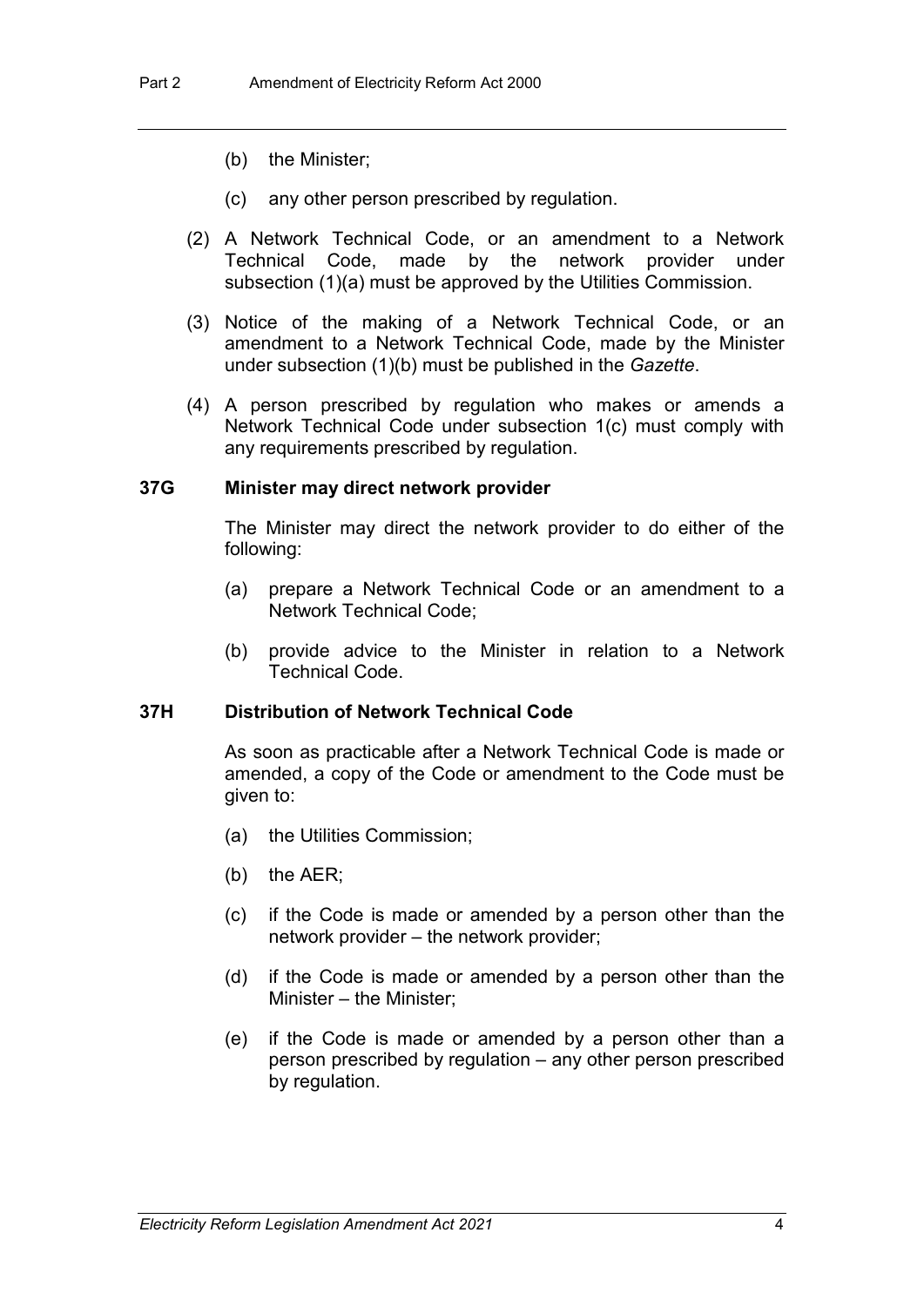#### **37J Publication of Network Technical Code**

The network provider must:

- (a) publish a Network Technical Code, as in force from time to time, on the network provider's website; and
- (b) make copies of the Code, as in force from time to time, available to the public for inspection.

#### **37K Sections repealed**

- (1) Five years after the commencement of this Division, the following sections are repealed:
	- (a) section  $37B(1)(b)$  and  $(3)$ ;
	- (b) section 37C;
	- (c) section 37D(d);
	- (d) section  $37F(1)(b)$  and  $(3)$ ;
	- (e) section 37G;
	- (f) section 37H(d).
- (2) Five years after the commencement of this Division, the following regulations of the *Electricity Reform (Administration) Regulations 2000* are repealed:
	- (a) regulation 5A(3A);
	- (b) regulation 25(7).
- (3) Any System Control Technical Code or Network Technical Code made or amended by the Minister that is in force immediately before the repeal of the provisions mentioned in subsections (1) and (2) remains in force after the repeal of those provisions.
- (4) Nothing in this section prevents a system controller or a person prescribed by regulation from amending under section 37B a System Control Technical Code that was previously made or amended by the Minister.
- (5) Nothing in this section prevents a network provider or a person prescribed by regulation from amending under section 37F a Network Technical Code that was previously made or amended by the Minister.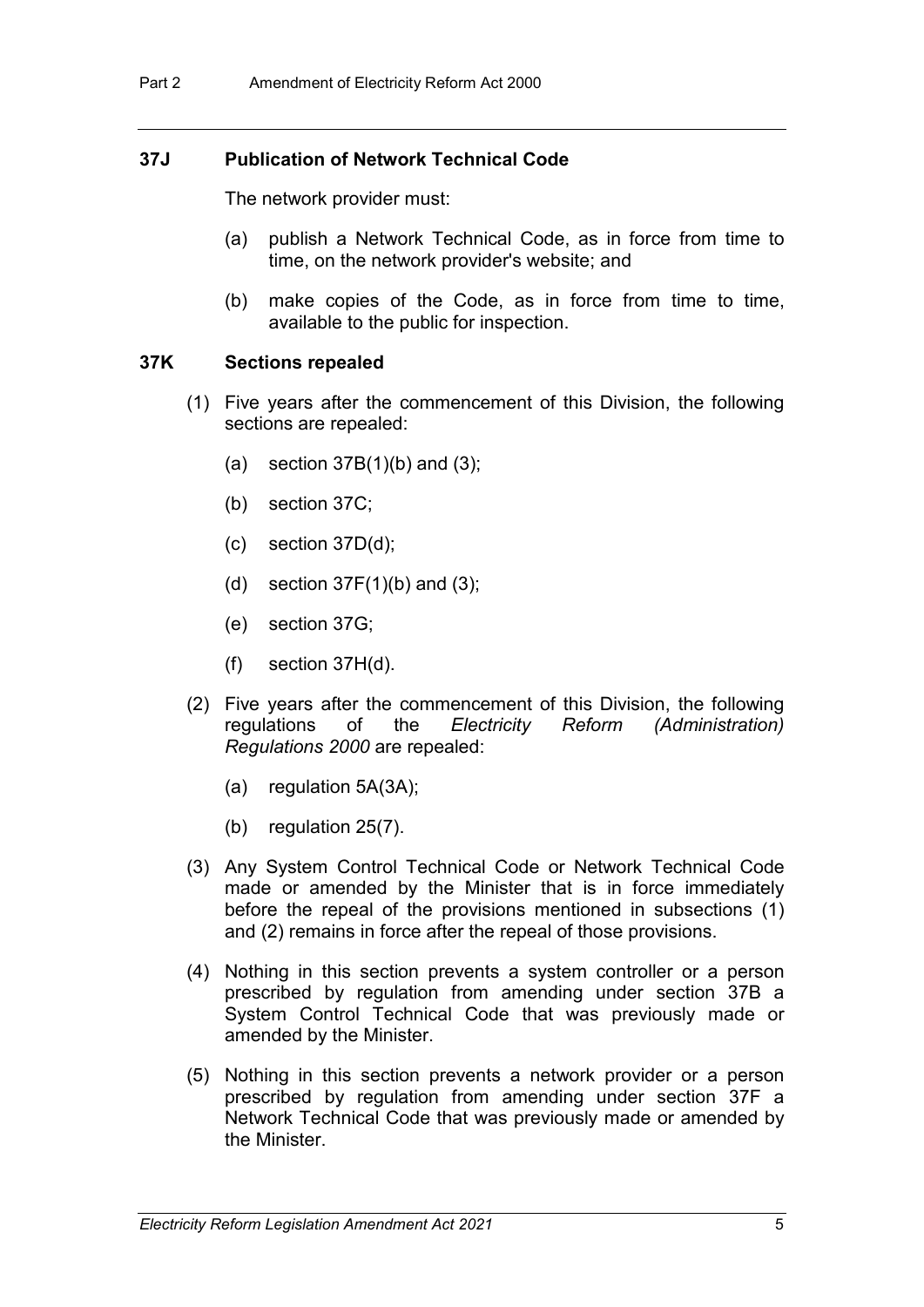# **6 Section 38 amended (Functions and powers of system controller)** (1) Section 38(1) *omit* Subject to the Regulations, a *insert* A (2) Section 38(1) *omit* all words from "in" to "Commission" (3) Section 38(1A) *omit, insert* (1A) The function mention in subsection (1) must be carried out in accordance with any System Control Technical Code in force under this Act.

#### **7 Section 111 amended (Regulations)**

(1) Section 111(2)(da)

*omit*

all words from "preparation" to "provider,"

*insert*

making or amending of any technical code established under this Act,

(2) Section  $111(2)(da)(i)$  to  $(iv)$ 

*omit (all references)*

Network Technical Code

*insert*

technical code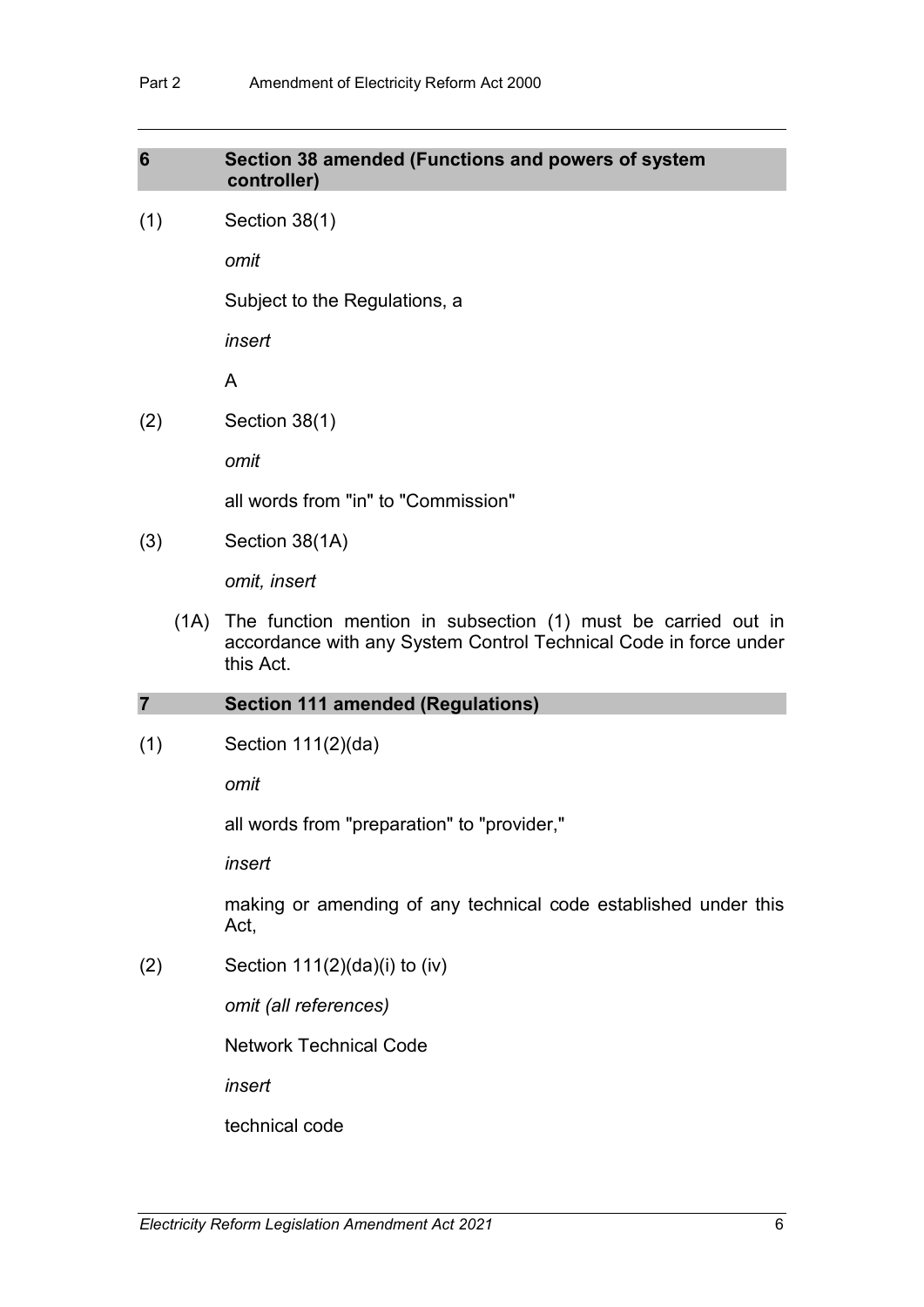(3) Section 111(2)(da)(ii), after "must"

*insert*

, or may,

#### **8 Part 12 inserted**

After section 117

*insert*

# **Part 12 Transitional matters for Electricity Reform Legislation Amendment Act 2021**

#### **118 Continuation of technical codes**

- (1) A System Control Technical Code in force immediately before the commencement:
	- (a) remains in force after the commencement; and
	- (b) is taken to be a Code made under section 37B.
- (2) A Network Technical Code in force immediately before the commencement:
	- (a) remains in force after the commencement; and
	- (b) is taken to be a Code made under section 37F.
- (3) In this section:

*commencement* means the commencement of Part 2 of the *Electricity Reform Legislation Amendment Act 2021*.

# **Part 3 Amendment of Electricity Reform (Administration) Regulations 2000**

#### **9 Regulations amended**

This Part amends the *Electricity Reform (Administration) Regulations 2000*.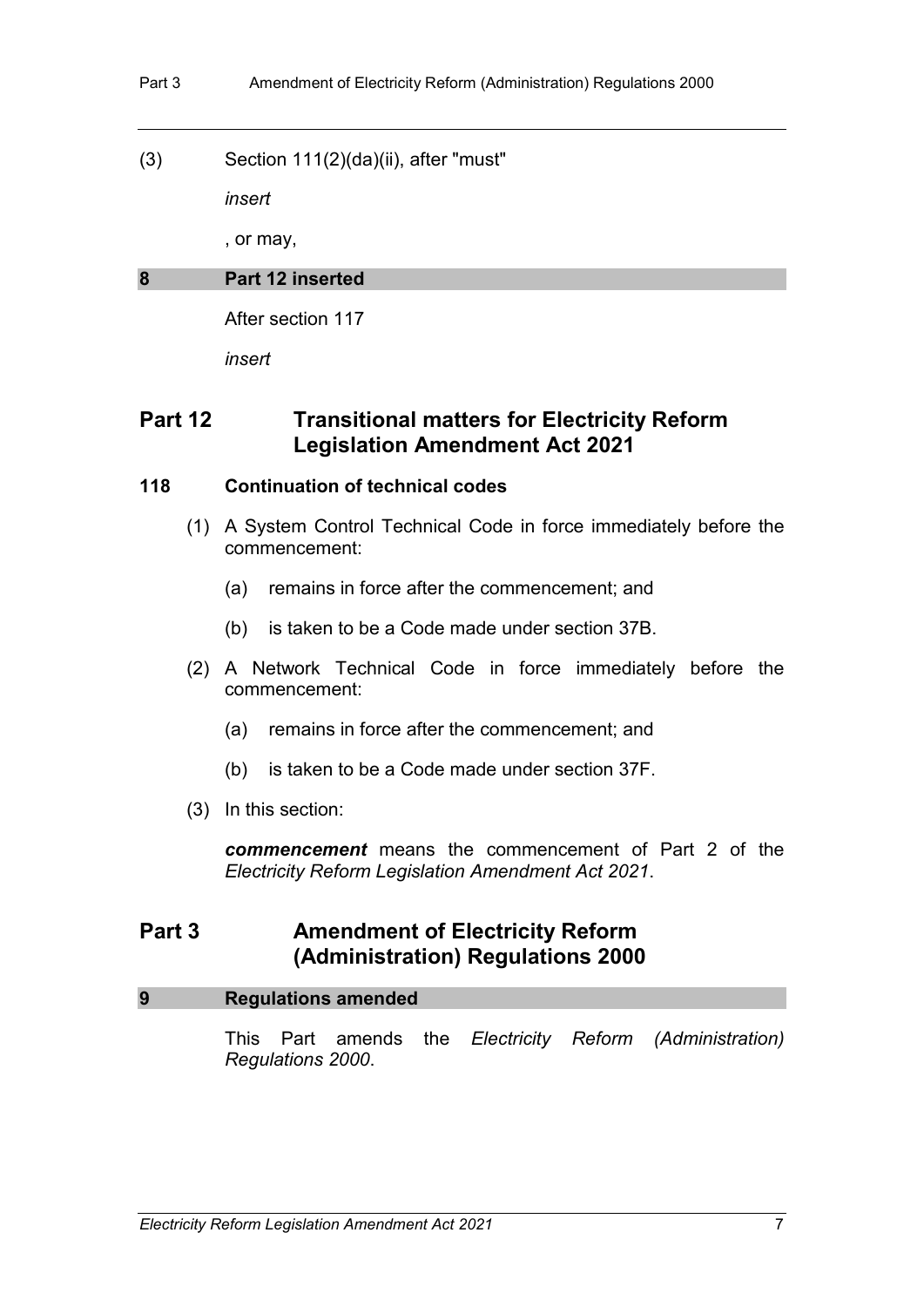#### **10 Regulation 3D amended (Additional functions of Utilities Commission)**

Regulation 3D(b)(ii)

*omit*

section 38 of

#### **11 Regulation 5A amended (System control technical code)**

(1) Regulation 5A(1)

*omit*

all words from "For" to "power system"

*insert*

A System Control Technical Code

(2) Regulation 5A(2)

*omit*

all words from "If" to "controller"

*insert*

A System Control Technical Code

(3) Regulation 5A(3)

*omit* 

all words from "code, or" to "Act,"

*insert*

System Control Technical Code, or any amendment to a System Control Technical Code, made by the system controller

(4) After regulation 5A(3)

*insert*

(3A) Before the Minister makes or amends a System Control Technical Code, the Minister must consult, or be satisfied that sufficient consultation has occurred, with all electricity entities that are engaged in the operation of, contribute electricity to, or take electricity from, the power system, including: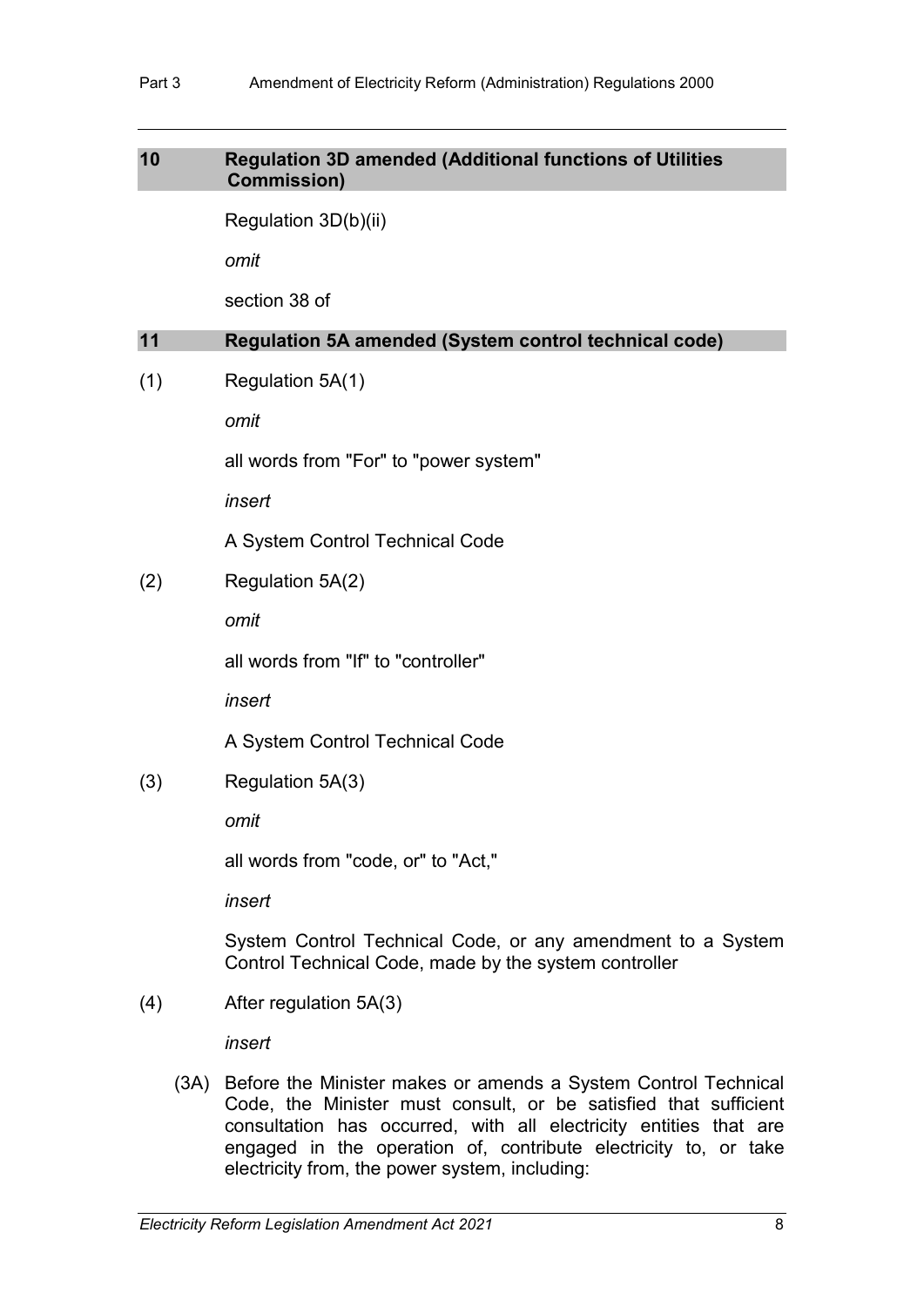- (a) the Utilities Commission; and
- (b) the system controller.
- (3B) Before a person prescribed by regulation makes or amends a System Control Technical Code, the person must consult with all electricity entities that are engaged in the operation of, contribute electricity to, or take electricity from, the power system, including:
	- (a) the Utilities Commission; and
	- (b) the system controller.

#### **12 Regulation 25 amended (Preparation of network technical codes)**

 $(1)$  Regulation 25 $(2)$  and  $(3)$ 

*omit*

(2) Regulation 25(7)

*omit, insert*

- (7) Before the Minister makes or amends a Network Technical Code, the Minister must consult, or be satisfied that sufficient consultation has occurred, with all electricity entities that are engaged in the operation of, contribute electricity to, or take electricity from, the power system, including:
	- (a) the Utilities Commission; and
	- (b) the network provider.
- (7A) Before a person prescribed by regulation makes or amends a Network Technical Code, the person must consult with all electricity entities that are engaged in the operation of, contribute electricity to, or take electricity from, the power system, including:
	- (a) the Utilities Commission; and
	- (b) the network provider.